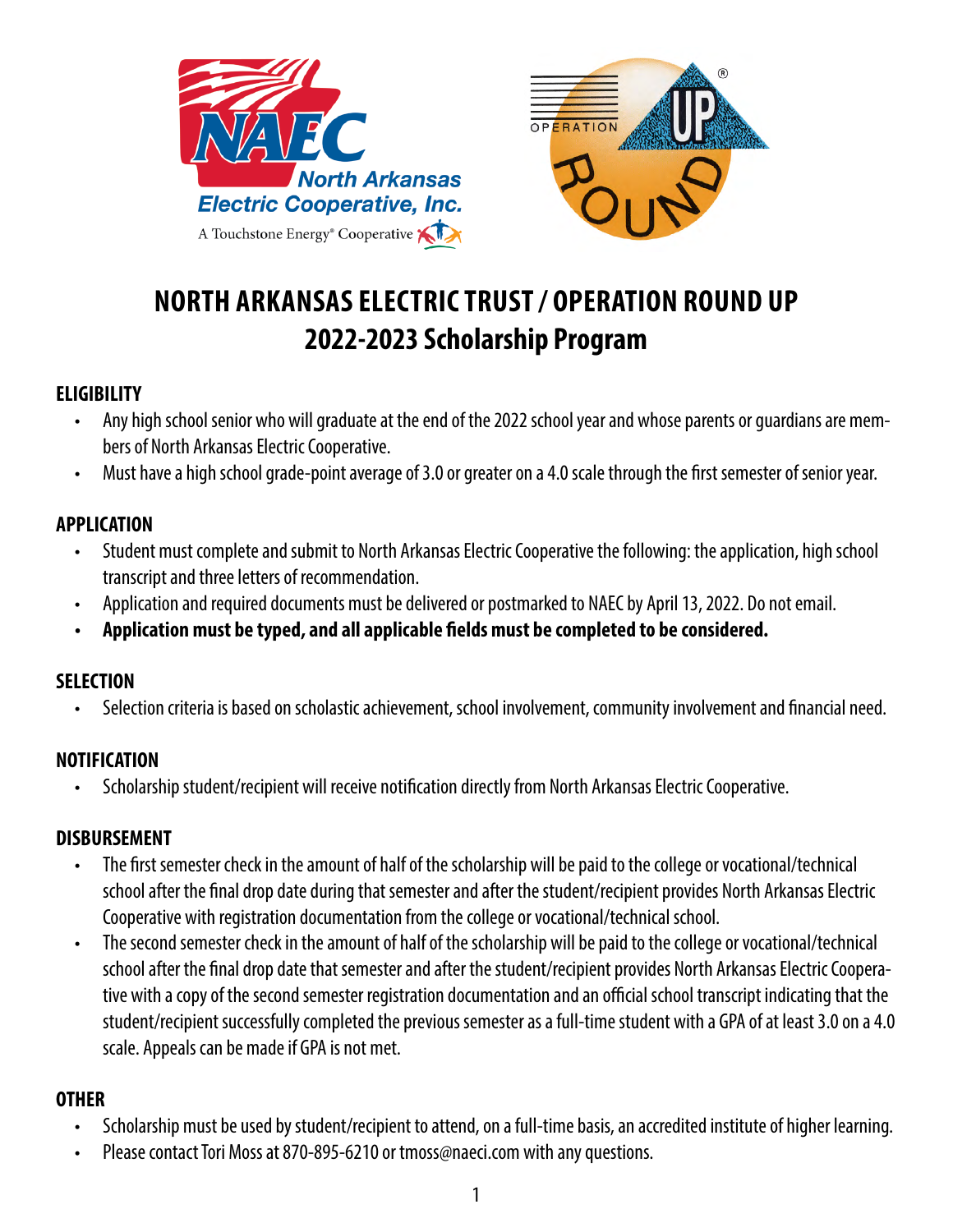# **NORTH ARKANSAS ELECTRIC TRUST / OPERATION ROUND UP 2022 Scholarship Application**

### **PERSONAL INFORMATION (Application must be typed, and all applicable fields must be completed.)**

| <b>Applicant Full Name:</b>                                                                                      |                                                                                                                                                                                 |  |  |  |  |  |
|------------------------------------------------------------------------------------------------------------------|---------------------------------------------------------------------------------------------------------------------------------------------------------------------------------|--|--|--|--|--|
| <b>Social Security Number:</b>                                                                                   | Date of Birth:                                                                                                                                                                  |  |  |  |  |  |
| <b>Applicant Email Address:</b>                                                                                  | <b>Applicant Cell Phone:</b>                                                                                                                                                    |  |  |  |  |  |
| <b>Home Mailing Address:</b>                                                                                     |                                                                                                                                                                                 |  |  |  |  |  |
| City, State and ZIP Code:                                                                                        |                                                                                                                                                                                 |  |  |  |  |  |
| Parent/Guardian Name:                                                                                            |                                                                                                                                                                                 |  |  |  |  |  |
| Parent/Guardian NAEC Account Number:                                                                             |                                                                                                                                                                                 |  |  |  |  |  |
| <b>Parent Home Phone:</b>                                                                                        | Parent Cell Phone:                                                                                                                                                              |  |  |  |  |  |
| HIGH SCHOOL INFORMATION (This section must be completed by guidance counselor.)                                  |                                                                                                                                                                                 |  |  |  |  |  |
| ACT Composite Score: _____________                                                                               | The application must include a transcript<br>showing student maintained a grade-point<br>average of 3.0 or greater on a 4.0 scale<br>through the first semester of senior year. |  |  |  |  |  |
|                                                                                                                  |                                                                                                                                                                                 |  |  |  |  |  |
| SCHOOL ACTIVITIES (List top high school activities in order of interest and include beginning and ending dates.) |                                                                                                                                                                                 |  |  |  |  |  |
|                                                                                                                  |                                                                                                                                                                                 |  |  |  |  |  |
| Activity:                                                                                                        | Dates:                                                                                                                                                                          |  |  |  |  |  |
| Activity:                                                                                                        | Dates:                                                                                                                                                                          |  |  |  |  |  |
| Activity:                                                                                                        | Dates:                                                                                                                                                                          |  |  |  |  |  |
| Activity:                                                                                                        | Dates:                                                                                                                                                                          |  |  |  |  |  |
| Activity:                                                                                                        | Dates:                                                                                                                                                                          |  |  |  |  |  |
| SCHOLASTIC ACHIEVEMENTS (List any special honors or awards you have received.)                                   |                                                                                                                                                                                 |  |  |  |  |  |
| Honor:                                                                                                           | Date Awarded:                                                                                                                                                                   |  |  |  |  |  |
| Honor:                                                                                                           | Date Awarded:                                                                                                                                                                   |  |  |  |  |  |
| Honor:                                                                                                           | Date Awarded:                                                                                                                                                                   |  |  |  |  |  |
| Honor:                                                                                                           | Date Awarded:                                                                                                                                                                   |  |  |  |  |  |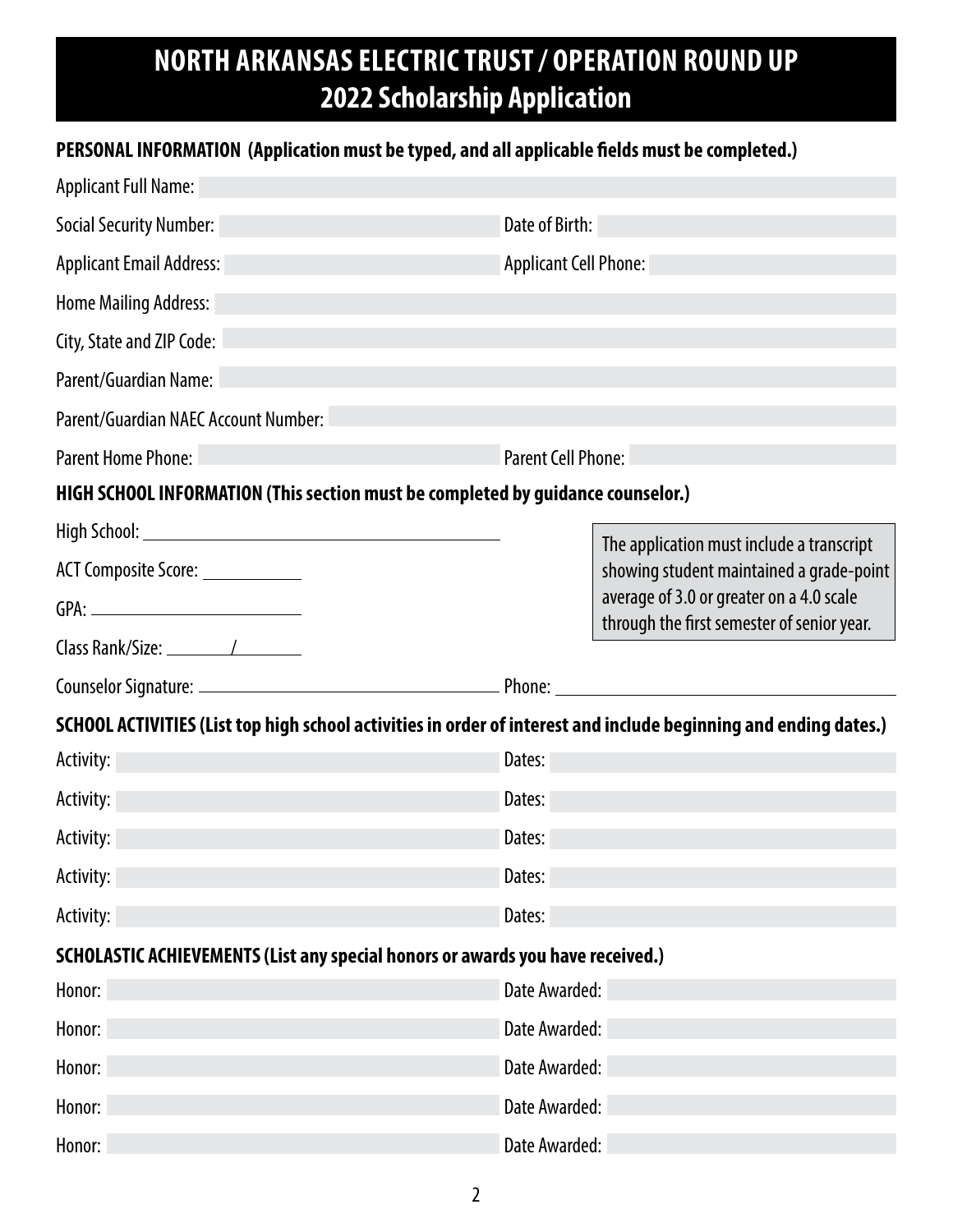# **NORTH ARKANSAS ELECTRIC TRUST / OPERATION ROUND UP 2022 Scholarship Application**

## **COMMUNITY ACTIVITIES (List your top community activities in order of interest.)**

| Activity:                                                                                                    |                             |                   |               |               |                |                                        |
|--------------------------------------------------------------------------------------------------------------|-----------------------------|-------------------|---------------|---------------|----------------|----------------------------------------|
| Activity:                                                                                                    |                             |                   |               |               |                |                                        |
| Activity:                                                                                                    |                             |                   |               |               |                |                                        |
| Activity:                                                                                                    |                             |                   |               |               |                |                                        |
| EMPLOYMENT (List jobs held since entering high school and include beginning and ending dates if applicable.) |                             |                   |               |               |                |                                        |
| Employer:                                                                                                    |                             | Duties:           |               |               |                |                                        |
|                                                                                                              | <b>Hours Per Week:</b>      | Dates:            |               |               |                |                                        |
| Employer:                                                                                                    |                             | Duties:           |               |               |                |                                        |
|                                                                                                              | <b>Hours Per Week:</b>      | Dates:            |               |               |                |                                        |
| Employer:                                                                                                    |                             | Duties:           |               |               |                |                                        |
|                                                                                                              | <b>Hours Per Week:</b>      | Dates:            |               |               |                |                                        |
| COLLEGE, VOCATIONAL/TECHNICAL SCHOOL INFORMATION                                                             |                             |                   |               |               |                |                                        |
| List colleges or vocational/technical schools you are interested in attending in order of preference.        |                             |                   |               |               |                |                                        |
| School:                                                                                                      |                             |                   | Date Applied: |               | Date Accepted: |                                        |
| School:                                                                                                      |                             |                   | Date Applied: |               | Date Accepted: |                                        |
| School:                                                                                                      |                             |                   | Date Applied: |               | Date Accepted: |                                        |
| In which field do you plan to major?                                                                         |                             |                   |               |               |                |                                        |
| List any scholarships for which you have applied or have received.                                           |                             |                   |               |               |                |                                        |
| Scholarship:                                                                                                 |                             |                   | Amount:       |               |                | □ Received □ Not Yet Awarded           |
| Scholarship:                                                                                                 |                             |                   | Amount:       |               |                | □ Received □ Not Yet Awarded           |
| Scholarship:                                                                                                 |                             |                   | Amount:       |               |                | $\Box$ Received $\Box$ Not Yet Awarded |
| Where do you plan to live? (Check one.)                                                                      |                             |                   |               |               |                |                                        |
|                                                                                                              | $\Box$ In college dormitory | $\Box$ Off campus | $\Box$ Home   | $\Box$ Other: |                |                                        |
| What activities do you plan to participate in during college?                                                |                             |                   |               |               |                |                                        |